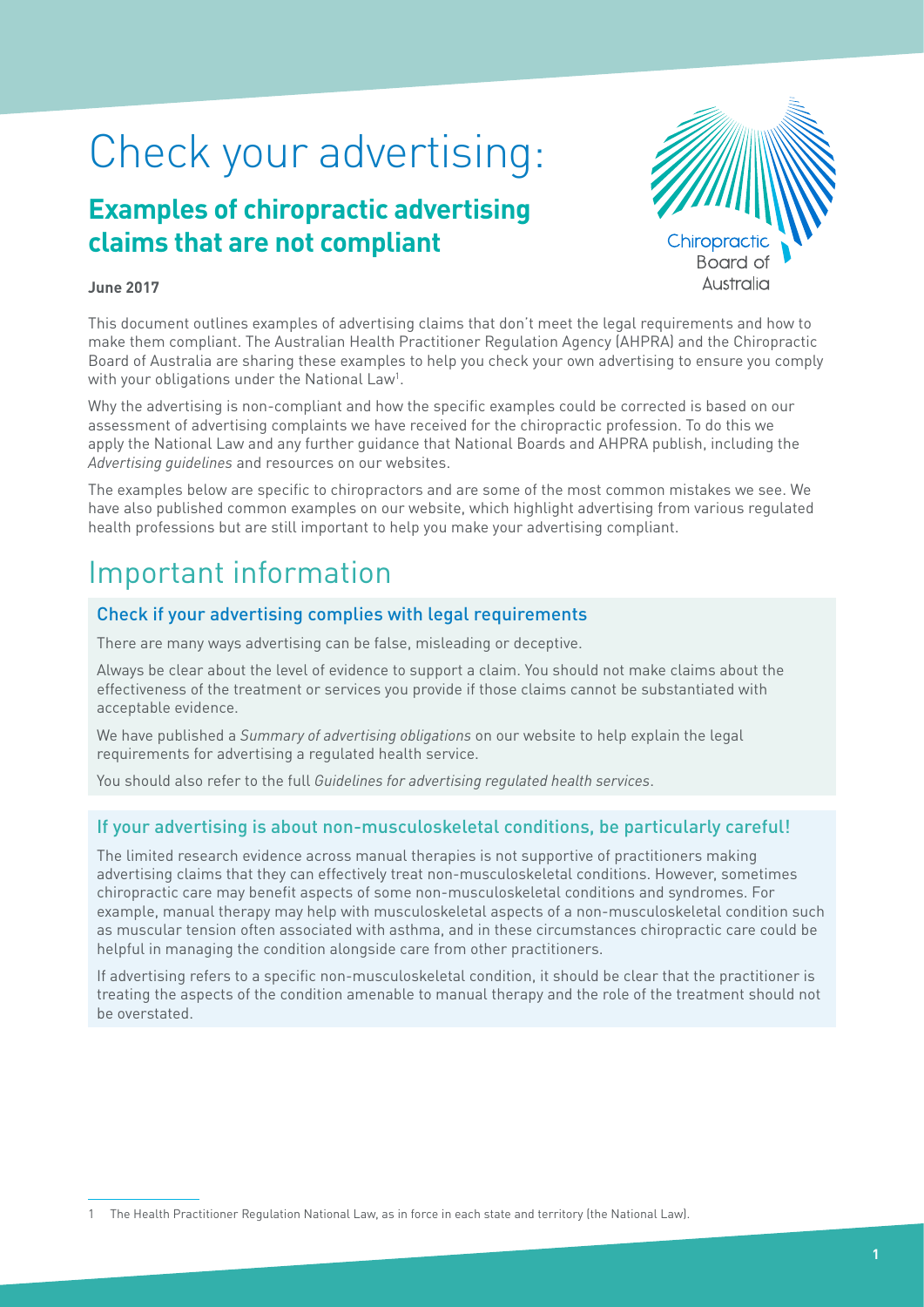## Examples of non-compliant advertising and how to correct it

These examples highlight non-compliant advertising by chiropractors and/ or chiropractic related websites, social media sites such as Facebook, print advertisements and/or advertising by chiropractors or chiropractic clinics on third party websites.

> **This advertising is considered misleading and deceptive.** Parts of this advertising are unqualified and/or are not supported by acceptable evidence and therefore may mislead

consumers.

### **Key**

**• Text in green** means this content is okay and is unlikely to mislead consumers.

**• Text in orange** means it can depend. If you have provided the appropriate context and clarification in your advertising, it is unlikely to be misleading to consumers.

**Text in red** means this advertising is in breach of the legal requirements, and you should remove it from your advertising.

Chiropractic treatment can help with:

- **• Back pain**
- **• Neck pain**
- **• Asthma**
- **• Ear infections**
- **• Behaviour disorders**

### Advertising content Why it is non-compliant Changes that would help this advertising to comply

Chiropractic may be able to help manage symptoms often associated with asthma (e.g. muscular tension) rather than treating the condition itself. If this is made clear in your advertising that this is the case then you will be unlikely to mislead consumers.

Ear infections and behaviour disorders are non-musculoskeletal conditions and have no clear musculoskeletal symptoms. They do not justify a reference to these conditions in advertising by a chiropractor.

This statement could be corrected to read:

#### **Chiropractic treatment can help with:**

- **• Back pain**
- **• Neck pain**
- **• Managing symptoms such as muscular tension often associated with asthma**

Pay particular attention to:

- the use of a list of health conditions in advertising as this is often misleading, and
- claims by chiropractors about treating non-musculoskeletal conditions are more likely to be misleading. It is often not appropriate to include them in your advertising.

The Board is particularly concerned about treatment claims that suggest there is a relationship between manual therapy (e.g. manipulation) for spinal problems and treating various organic diseases and infections, such as ear infections.

#### Are you pregnant? Chiropractic treatment can help with: **• back pain • other pregnancy related musculoskeletal pains • morning sickness • optimal foetal positioning, including correcting breech position, and • shorter labour times. This advertising is considered misleading and deceptive.** Parts of this advertising are not supported by acceptable evidence and therefore may mislead consumers. In this advertising there are no clear links between chiropractic treatment and the causes of the nonmusculoskeletal conditions listed. There is no clear evidence provided that chiropractic could effectively treat the conditions listed in **red**, therefore it's not appropriate to make claims about them in advertising. This statement could be corrected to read: **Are you pregnant? Chiropractic treatment can help pregnant women with: • Back pain • Other pregnancy related musculoskeletal pains** Pay particular attention to: • the use of a list of health conditions in advertising as this is often misleading, and • claims by chiropractors about treating non-musculoskeletal conditions are more likely to be misleading. It is often not appropriate to include them in your advertising.

The Board is particularly concerned about chiropractors representing that they provide treatment to the unborn child. Chiropractors are not trained to and should not deliver any treatment to the unborn child.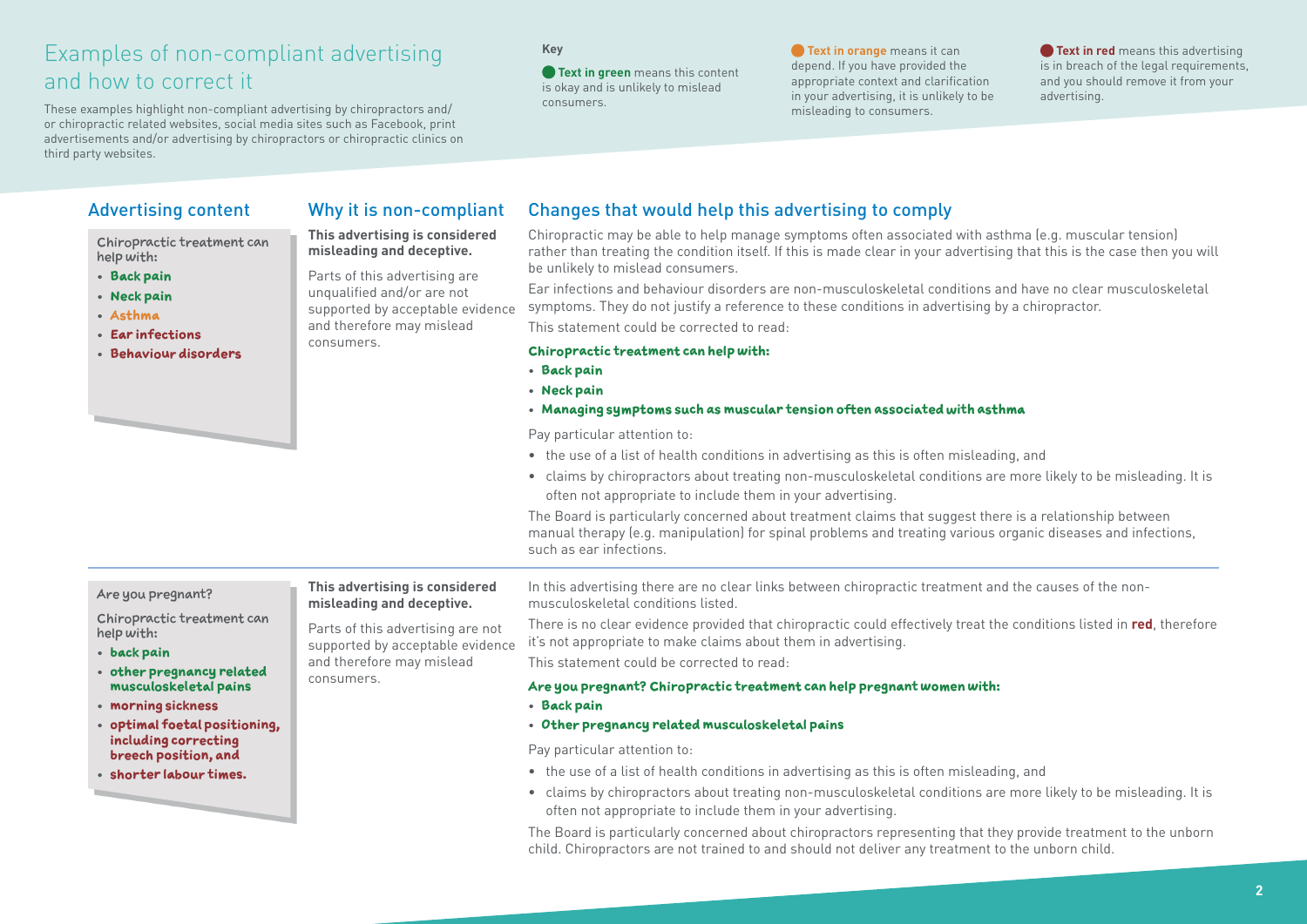## Examples of non-compliant advertising and how to correct it

These examples highlight non-compliant advertising by chiropractors and/ or chiropractic related websites, social media sites such as Facebook, print advertisements and/or advertising by chiropractors or chiropractic clinics on third party websites.

### **Key**

**• Text in green** means this content is okay and is unlikely to mislead consumers.

**• Text in orange** means it can depend. If you have provided the appropriate context and clarification in your advertising, it is unlikely to be misleading to consumers.

**Text in red** means this advertising is in breach of the legal requirements, and you should remove it from your advertising.

Our practice includes Dr Jane McKenzie (chiropractor), **who specialises in paediatric chiropractic care**.



## **This advertising is considered**

**misleading and deceptive as it includes claims about specialising.**

If there are no recognised specialist categories for your profession, you cannot use the term 'specialist' when referring to your practice or registration in your advertising or any other materials.

### Advertising content Why it is non-compliant Changes that would help this advertising to comply

Chiropractors cannot use the term 'specialist' when referring to their practice or registration in their advertising or any other materials. There are no recognised specialist categories in the chiropractic profession. Even if you have the appropriate training and experience, you cannot give the impression or advertise that you specialise or are a specialist in paediatrics and/or treating neonates, infants and young children.

This advertising would need to be corrected by removing the reference to specialising in paediatrics.

Instead, Dr McKenzie could say:

#### **I have a particular interest in musculoskeletal issues in children.**

Pay particular attention to:

- the use of the word 'specialist' is restricted under the National Law
- the fact that specialist registration applies to only a small number of health professions, and
- chiropractors can only apply for general registration.

**Jack, 47, is one of our many patients who experienced great results with chiropractic treatment. He says: 'As a patient who has received this treatment, I confirm that it really does work and my chronic back pain is much improved after only five sessions'.**

**Sara, 35, says: 'The practice is in a great spot so parking isn't a problem. The staff are lovely and I have been going there for many years'.**

**This advertising is clearly a testimonial.**

Testimonials or purported testimonials about clinical care are prohibited under the National Law when advertising regulated health services.

The testimonial in **red** is about clinical services and is prohibited in advertising, so it will need to be removed. The statement in **green** can be used because it doesn't refer to clinical services.

Pay particular attention to:

• testimonials (real or fake) which can be misleading for consumers, particularly about clinical services. If you're unsure about whether or not the feedback relates to clinical services, it's best to seek legal advice or leave it out.